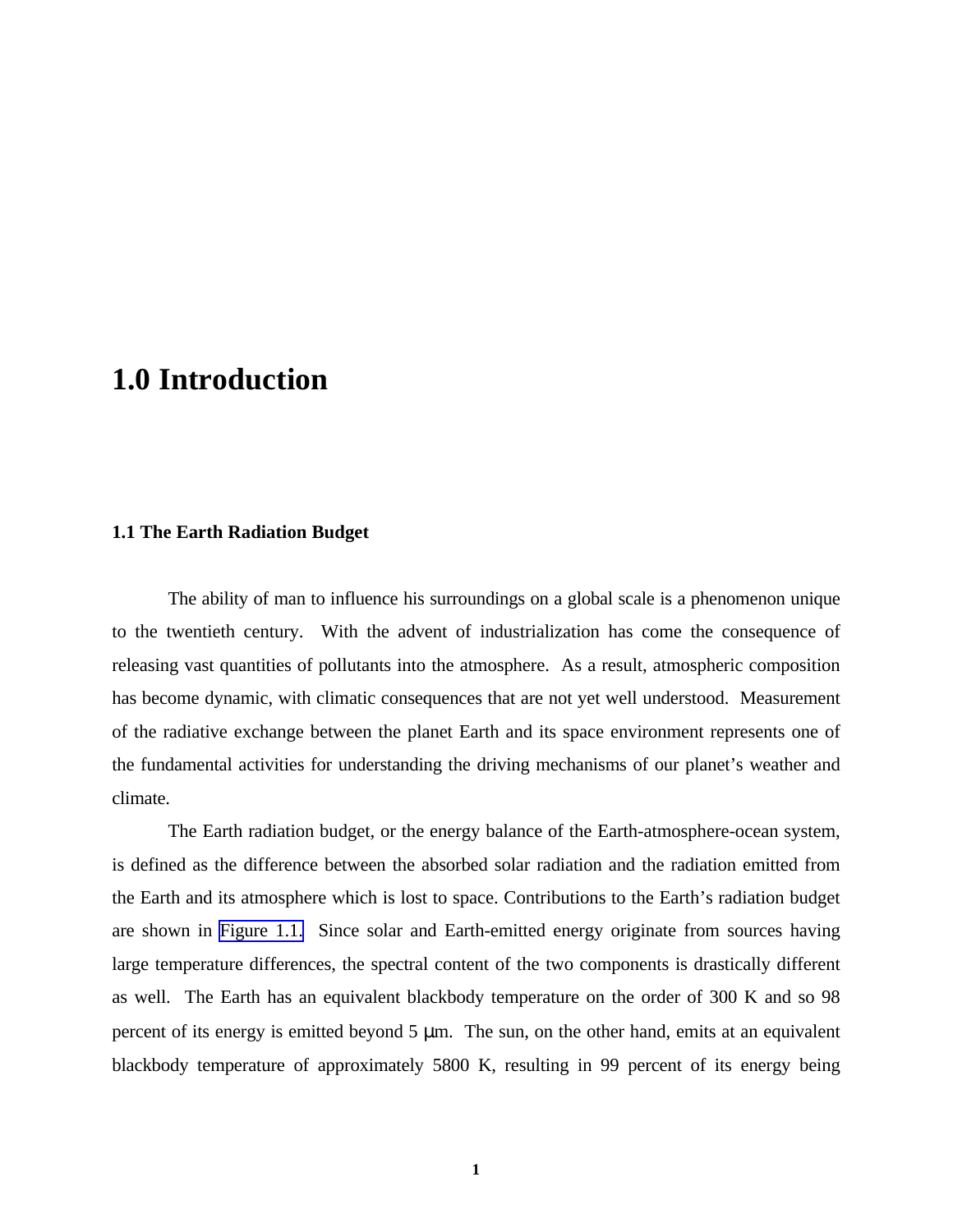#### *Kory J. Priestley Chapter 1. Introduction* **2**

emitted below 5 μm. In fact, the solar energy spectrum peaks in the visible range. This vast difference in the spectral domains allows for the relatively easy monitoring of the two components of the Earth radiation budget.

The global yearly average of solar radiation incident to the Earth is roughly  $340 \text{ Wm}^2$ . Of this, approximately 30 percent, or 100  $Wm<sup>-2</sup>$ , is reflected back to space by clouds, atmospheric scattering, or the Earth's surface. This results in a net absorption by the Earth and its atmosphere of about 240 Wm-2 of solar radiation. Under equilibrium conditions this should be equal to the Earth/atmosphere emitted longwave energy[1].

It is suggested by Houghton [2] that the effect of doubling the current concentration of the greenhouse gas  $CO<sub>2</sub>$  in the atmosphere would be a reduction in the Earth-emitted longwave energy of four  $Wm<sup>-2</sup>$ , or about 1.7 percent due to the increased greenhouse effect. This radiative imbalance would induce a time-dependent climate change, ultimately resulting in a new equilibrium climate.

This conjecture clearly shows the need to be able to measure the Earth radiation budget to better than one-percent accuracy for a yearly global average. A complete discussion of our planet's dynamic climate system is provided in references 1, 3 and 4.

## **1.2 Earth Radiation Budget Measurements**

The following historical overview follows those of Hunt et al. [5], and House et al. [6].

The first serious attempts at estimating the Earth radiation budget components on the basis of measurements were not made until well into the nineteenth century. Pouillet obtained an estimate of the solar constant of  $1211 \text{ Wm}^2$  in 1837. However, it was not until the first decade of the twentieth century that the initial attempt to determine the components of the Earth radiation budget, on the basis of observational data, were made. These early efforts suffered from severe limitations in geographical sampling of climatic observations.

During the 1920's, Simpson was the first to recognize the importance of the spectral distribution of water vapor absorption and to calculate the distribution of incoming and outgoing radiation as a function of latitude and season, making use of observed cloud distributions.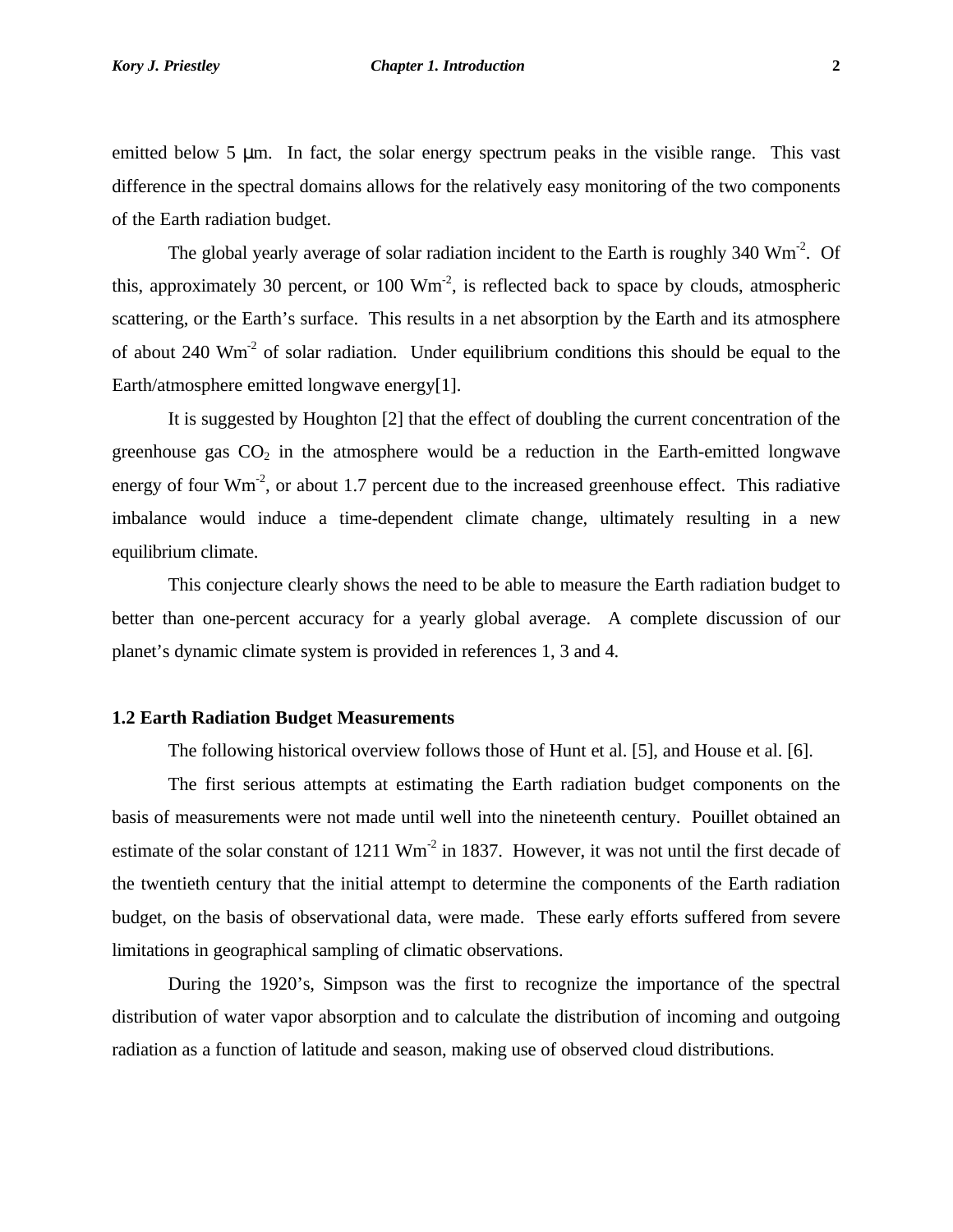#### *Kory J. Priestley Chapter 1. Introduction* **3**

The 1940's and 50's marked a time of significant developments in atmospheric physics that led to increased knowledge of the Earth radiation budget. Aircraft studies during this period provided much-needed data on cloud physics.

With the onset of the 60's, man was about to enter the Space Age, and with it the era of satellite meteorology. The first spacecraft dedicated to the determination of the Earth radiation budget was Explorer 7, launched on October 13, 1959. The radiometers on Explorer 7 consisted of black and white hemispheres containing thermistor bolometers attached to rectangular mirrors on the equator of the spacecraft. The reflected image of each hemisphere in the mirrors made the radiometers behave as spheres in space.

The first imaging system to be carried into space was launched on April 1, 1960, on board the TIROS-1 spacecraft, the first in a series of seven spacecraft. The Television Infrared Observation Satellite (TIROS) mission provided four years of Earth radiation budget data and included the first such spacecraft to provide a continuous record of data for one year, TIROS-7.

The most successful of the early observational systems were the NIMBUS-6 and NIMBUS-7 spacecraft. These spacecraft were launched in 1975 and 1978, respectively, and together provided more than a decade of continuous Earth radiation budget data [6].

Advancements which have influenced the evolution of Earth radiation budget instrumentation may be broken down into four broad categories: (1) spacecraft power budgets, on-board data storage, spacecraft stabilization, and attitude control; (2) viewing angles of nonscanning medium field-of-view and wide field-of-view radiometers and scanning medium and high-resolution radiometers; (3) spectral isolation of the wavelength bands of interest; and (4) onboard calibration standards for both longwave and shortwave detectors.

The Earth Radiation Budget Experiment (ERBE) was the first program to incorporate all of these advancements.

#### **1.3 The Earth Radiation Budget Experiment (ERBE)**

The Earth Radiation Budget Experiment (ERBE) was begun by the National Aeronautics and Space Administration (NASA) in 1979 in order to quantify the radiative interaction between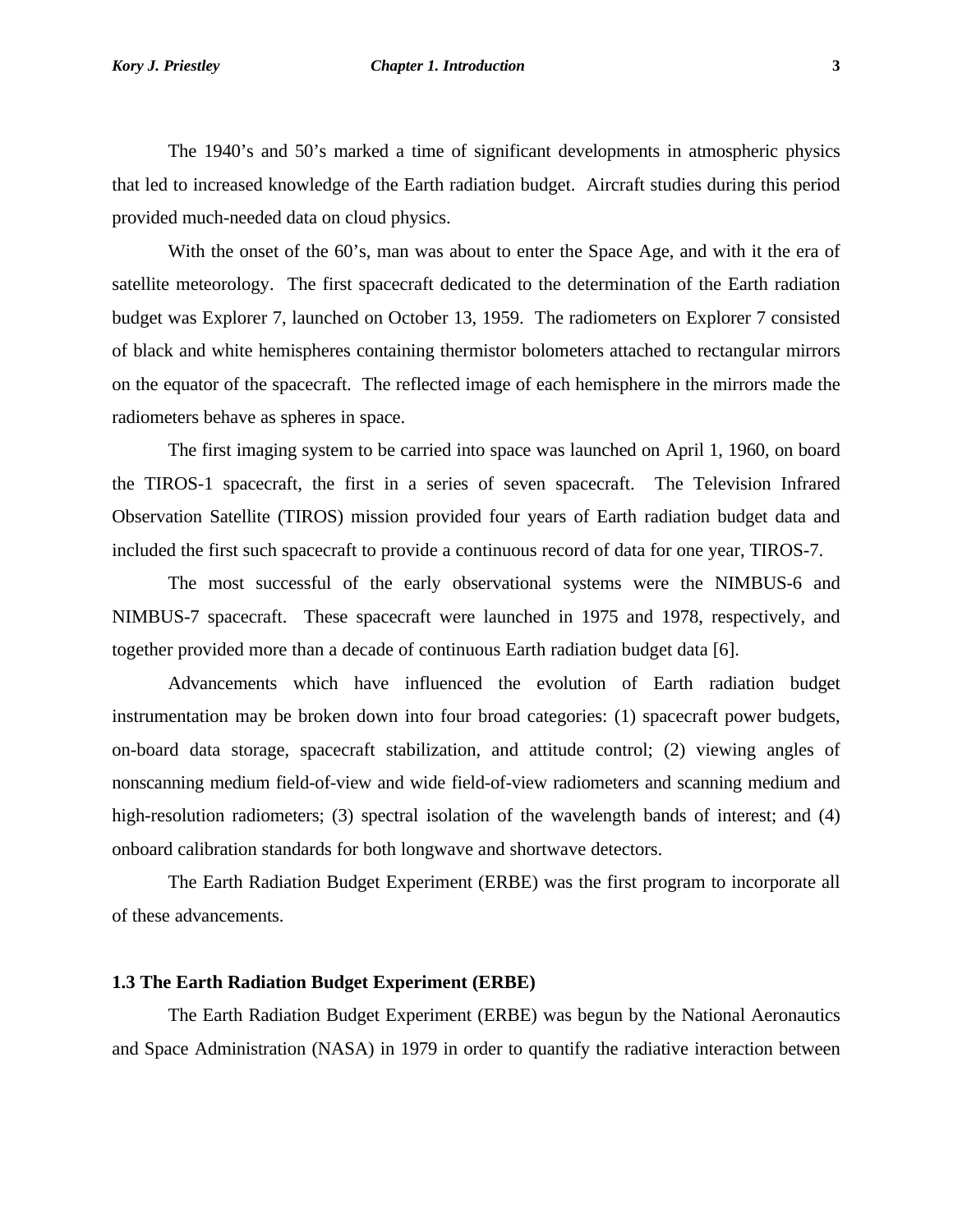the Earth and its space environment. The radiation from the sun, which is absorbed by the Earth and eventually re-emitted, is the energy source which drives the motions of the Earth's atmosphere and oceans and which determines our weather and climate. The goal of ERBE was to monitor this interaction over a long time scale and over specific geographical regions [7].

The ERBE mission consisted of three spacecraft. The first ERBE instruments were launched on October 5, 1984, aboard the National Aeronautics and Space Administrations Earth Radiation Budget Satellite (ERBS). The remaining radiometric instruments were launched on December 5, 1984, and September 17, 1986, aboard the National Oceanic and Atmospheric Administration's NOAA-9 and NOAA-10 spacecraft. Each radiometric package contained four Earth-viewing nonscanning active-cavity radiometers, three scanning thermistor bolometer radiometers, and a solar monitor. Inflight stability of all radiometric channels was monitored by internal calibration sources. Combined, these radiometers quantitatively described the spectral and spatial distribution of the Earth's radiative field.

The suite of ERBE instruments, both nonscanning active cavity and scanning thermistor bolometer radiometers, are described in detail elsewhere [8,9,10].

ERBE has established the benchmark by which the success of future Earth radiation budget measurement missions will be judged. Definitive answers to several important scientific questions were obtained throughout the mission. Two such questions answered are the net cooling effect which clouds and volcanic activity produce on our climate system [11-14], and the correlation of solar activity to global-average atmospheric temperature change [15,16].

## **1.4 The Clouds and the Earth's Radiant Energy System (CERES) Mission**

The Clouds and the Earth's Radiant Energy System (CERES) mission is an investigation to examine the interactive role of cloud and radiation feedback in the Earth's climate system. The CERES broadband scanning radiometers are an improved version of the Earth Radiation Budget Experiment (ERBE) scanning thermistor bolometer radiometers and are discussed in detail in Chapter 3. The CERES instruments will fly on several National Aeronautics and Space Administration (NASA) spacecraft beginning in 1997 with the Proto-Flight Model (PFM)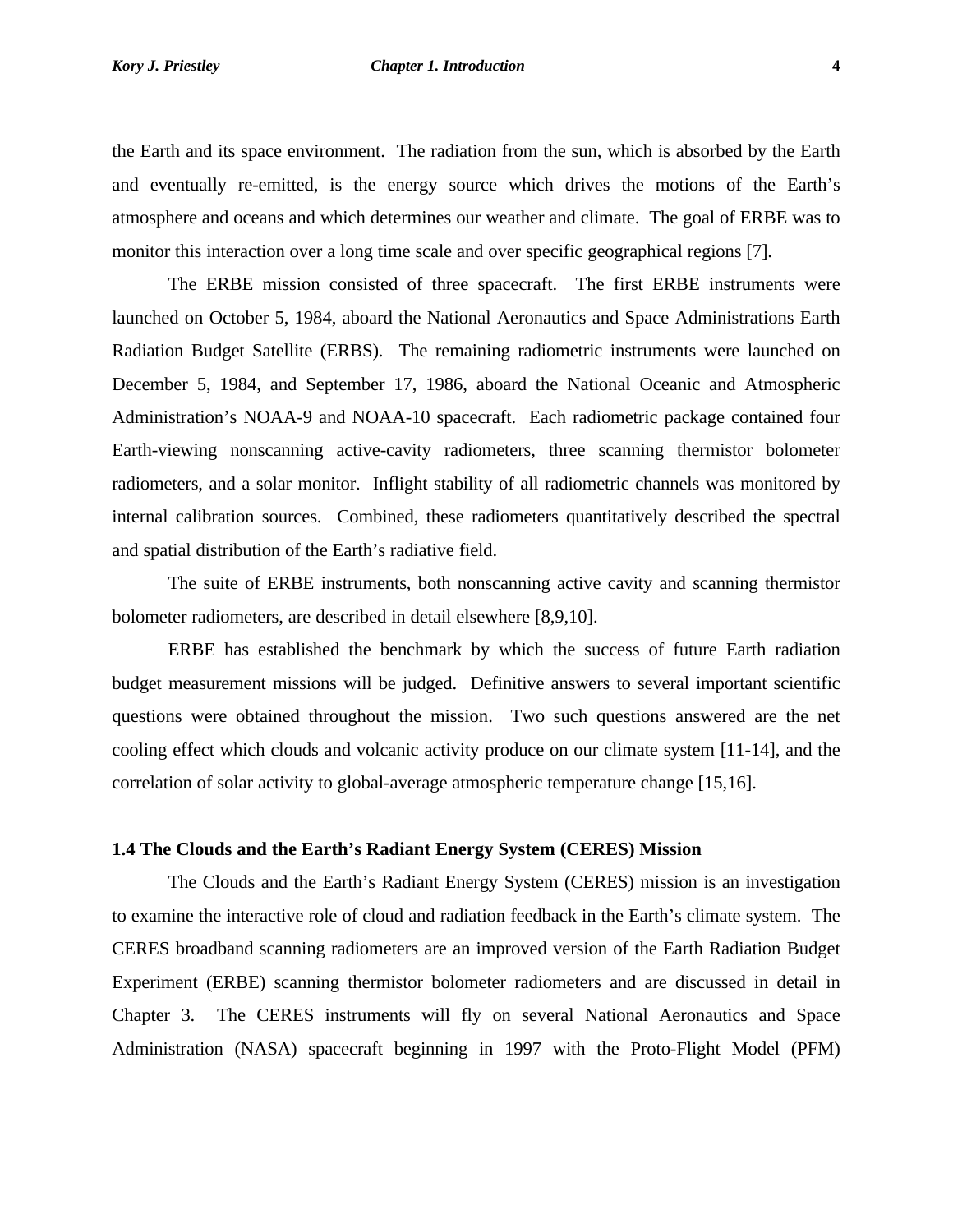instrument on the Tropical Rainfall Measuring Mission (TRMM) spacecraft which will be launched on 1 November, 1997. Future instruments will fly aboard the NASA Earth Observing System (EOS) AM and PM platforms to be launched in June, 1998, and December, 2000, respectively. A complete description of these planned missions and their orbital parameters may be seen in [Table 1.](#page-0-0) The CERES science investigations will provide data to extend the 13-year climate record of top-of-atmosphere shortwave (SW) and longwave (LW) radiative fluxes collected by ERBE. Additionally, CERES will combine simultaneous cloud property data derived using EOS narrowband imagers to provide a consistent set of cloud/radiation data, including SW and LW radiative fluxes at the surface and at several selected levels within the atmosphere. CERES datasets are expected to provide top-of-atmosphere (TOA) radiative fluxes with a factor of two to three less error than ERBE data. Estimates of radiative fluxes at the surface and within the atmosphere will be a significant challenge, but should show significant improvements over current capabilities. A complete description of the CERES mission may be found elsewhere [17,18,19].

## **1.5 The Thermal Radiation Group**

Under the direction of Professor J. R. Mahan, graduate students in the Mechanical Engineering Department at Virginia Polytechnic Institute and State University have been studying the dynamic electrothermal properties of instruments designed to measure the Earth radiation budget since the early 1970's. The Thermal Radiation Group originally studied the theoretical radiative characteristics of spherical balloon-type detectors [20-22]. However, with the development of more powerful computers in the early eighties the group turned their focus towards applied numerical modeling of more complex radiative enclosures. Eskin [23] was the first student in the group to utilize a Monte-Carlo-based ray-trace method. Eskin's work modeled the radiative exchange inside a conical cavity such as those in the ERBE active cavity radiometers. Gardiner [24] studied the operation of ERBE-type active cavity radiometers at cryogenic temperatures. Tira [25,26] was the first to utilize the Monte-Carlo ray-trace method in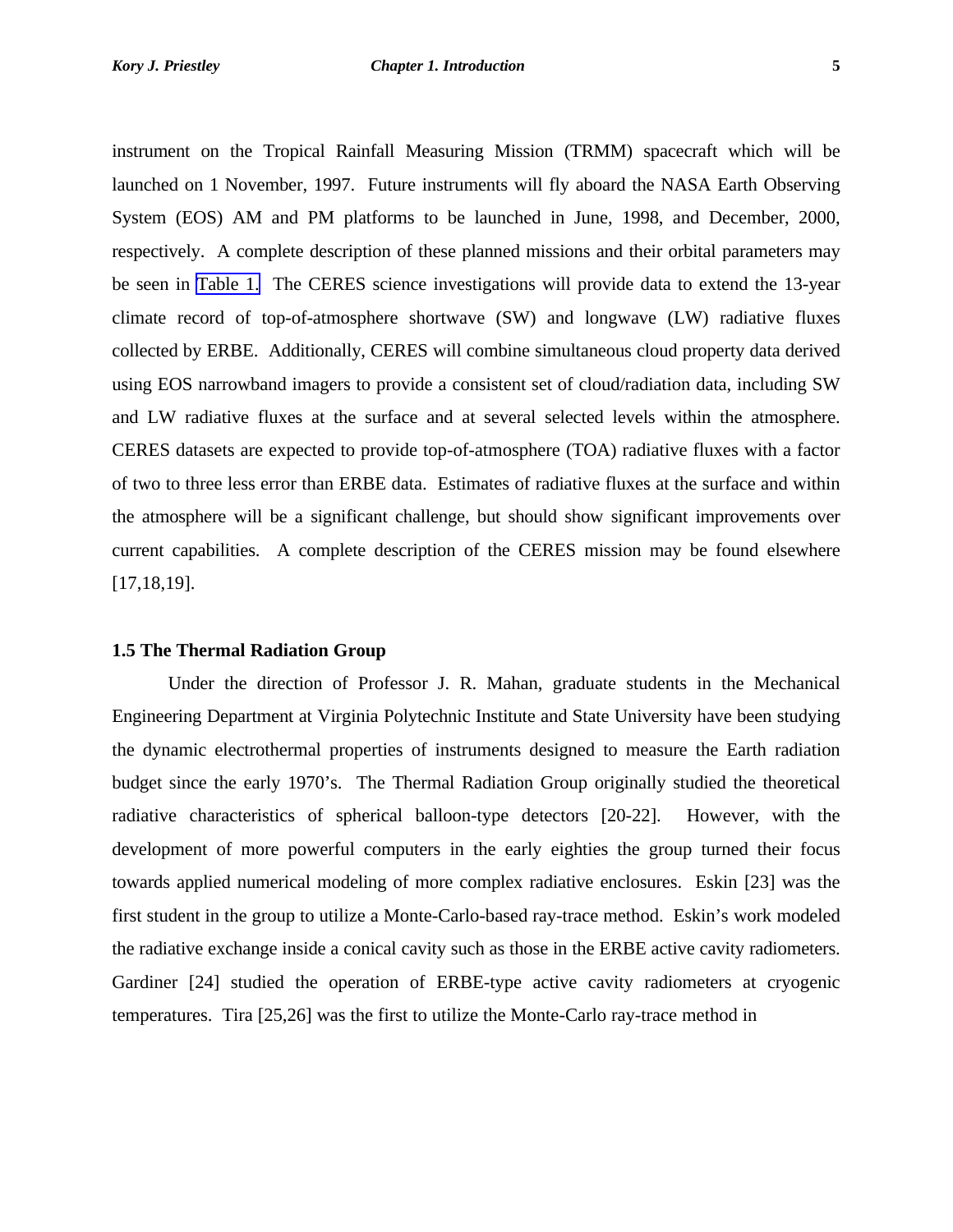#### *Kory J. Priestley Chapter 1. Introduction* **6**

onjunction with a finite-element model of an active-cavity radiometer to determine the electrical response of a detector to varying radiative inputs

The recent focus of the Thermal Radiation Group has been the completion of high-level dynamic electrothermal end-to-end numerical models for space-based radiometric channels. These models usually begin with a radiative and optical analysis of the instrument in question using a Monte-Carlo ray-trace technique. The results from the ray trace are then implemented into either a finite-element or finite-difference thermal and electrical diffusion code which characterizes the electrothermal behavior of the instrument to various radiative inputs. Once validated by successfully duplicating actual flight instrument data product [27], these models may be used to investigate the sources of any anomalous behavior of the actual instruments. The first complete end-to-end model for the Earth Radiation Budget Experiment Earth-viewing nonscanning active cavity radiometers was assembled in its final form by the current author. A thorough discussion of this effort may be seen in reference 28.

The fabrication of an end-to-end model for the Clouds and the Earth's Radiant Energy System scanning thermistor bolometer radiometers was begun by Meekins [29]. This effort consisted of an optical and radiative analysis of the Earth Radiation Budget Experiment scanning thermistor bolometer radiometer design. This work was later expanded by Bongiovi [30] to include the final CERES design geometry. Concurrent with Bongiovi's work, Haeffelin [31] completed a study of spatial equivalence in ERBE- and CERES-type thermistor bolometer detector assemblies. Savransky [32] completed a transient finite element thermal conduction model of the CERES instrument structure to analyze the potential effects of radiative noise due to time-varying thermal gradients in the instrument structure.

Other recent areas of research by members of the Thermal Radiation Group have been in the areas of atmospheric and optical modeling, as well as the design and analysis of new thermal detectors. Villeneuve [33] completed a study to assess the sensitivity of Angular Directional Models (ADM's) to variations in cloud parameters. This effort also created a tool with which to create realistic Earth scenes which can be scanned and analyzed by the end-to-end models. Walkup [34] completed a Monte-Carlo-based virtual optical workbench to aid in the optical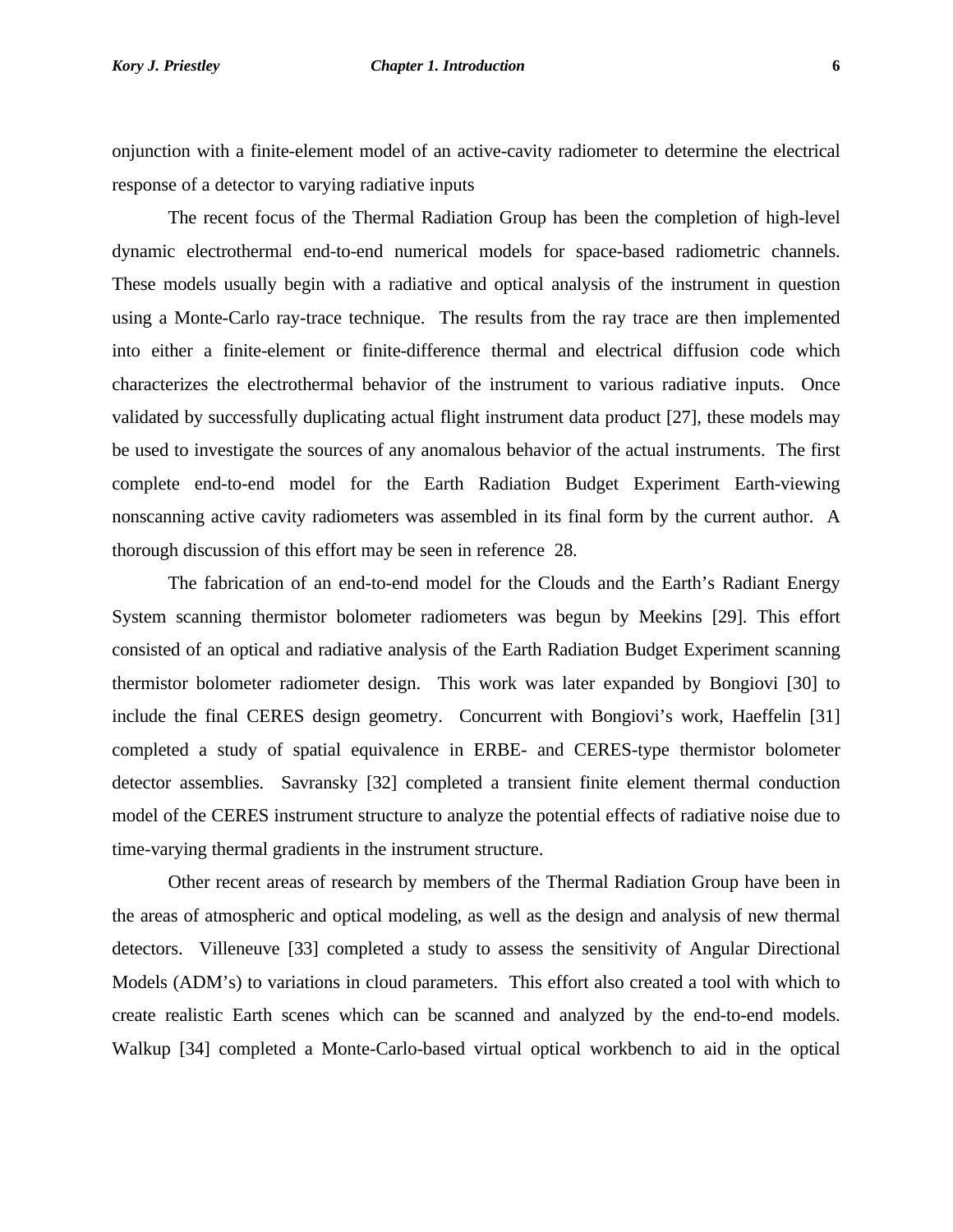design of future radiometric instruments. The latest thrust of the Thermal Radiation Group has been the design of the next generation of detectors for remote sensing of the Earth and its atmosphere [35].

#### **1.6 Motivation and Goals**

Over the course of the author's graduate studies he has been fortunate to work closely in both the engineering and scientific sides of the remote sensing arena. The engineering side of the arena is composed of the engineers and technicians who design, fabricate, and characterize remote sensing instruments. The scientific side of the arena consists of the scientists and engineers who analyze the on-orbit instrument data product in order to make assessments of the health of the Earth-atmosphere-ocean system. There currently exists cultural differences between these two groups which lead to the possibility of misinterpretations in the analysis of data product.

For the previous two years, the author has monitored the assembly and radiometric characterization of three flight models for the Clouds and the Earth's Radiant Energy System project at NASA's Langley Research Center. In this period of time, the author has acted as the liaison between the instrument science team and project engineers. This role has allowed him to become intimately familiar with the design, assembly and characterization of the CERES flight instruments. As a result, he has come to believe strongly that only through a thorough understanding of the design, fabrication, and test history of an instrument can all of the subtle details be understood concerning its performance once it is operational. This belief is supported by the work of Maschoff et al. [36]. Additionally, by taking this intimate knowledge and using it in conjunction with rigorous first-principle numerical models, unique insights into an instrument's performance may be realized. This results in an understanding of behavior which previously could only be obtained empirically. It is this philosophy which has motivated the current effort.

The goals of the current effort are